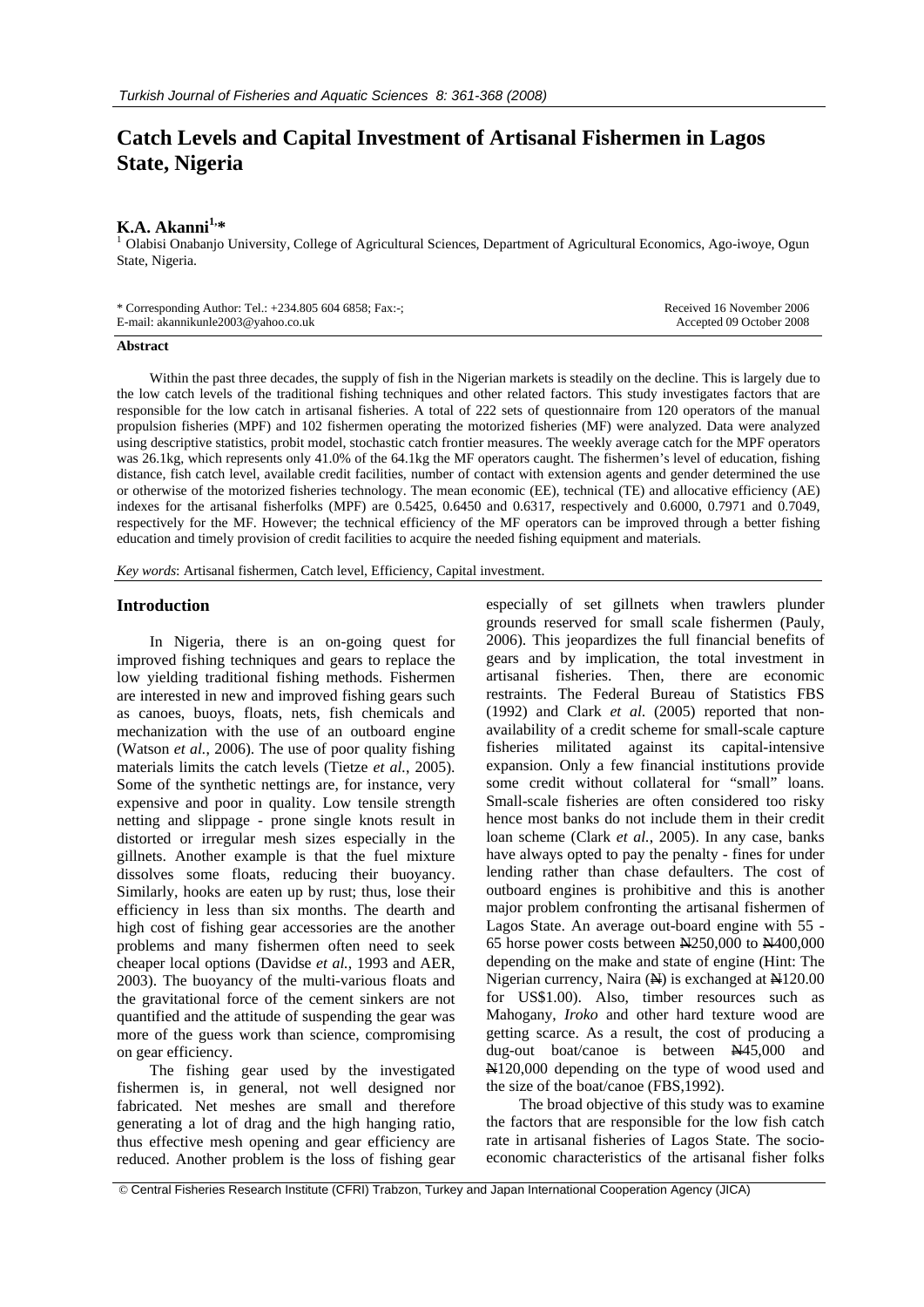and the determinants of the use of motorized fishing technology were identified. The efficiency levels of the fisherfolks were also estimated.

#### **Materials and Methods**

#### **Sampling Techniques**

For the purpose of this study a two-stage sampling technique was used in selecting the respondent fishermen. Lagos State was selected out of the eight (8) maritime states in Nigeria because of the high fishing population. There are three (3) distinct fishing zones in the State: the Western, the Eastern and the Far – Eastern zones. The fishing zones and communities were identified with the assistance of the Lagos State Agricultural Development Authority (LASADA) and agricultural extension agents (AEAs). There are a total of 16 blocks comprising 6 blocks in the Western zone and 5 blocks in each of the Eastern and Far-eastern zones. The first stage involved a random selection of three (3) fishing blocks from each of the three (3) identified fishing zones, thus giving a total of 9 blocks for the study. Then a total of forty – five (45) fishermen (or 45% of total) using Manual Propulsion Fishing (MPF) technology and forty (40) fishermen (or 40 % of total) using Motorized Fishing (MF) technology were randomly sampled from each of the three zones. This gave a total of 255 samples for the study. However, fifteen (15) of the samples from the MPF operators were not returned at all and eighteen (18) samples from the MF operators were rejected due to incomplete and inconsistent responses. Thus, only 222 samples, comprising 120 samples from MPF operators and 102 samples from MF operators were left for proper analysis.

#### **Data Analyses**

A combination of various analytical tools was used in the study. These tools include descriptive statistics such as means, frequency and percentages. Specifically, the first objective was achieved using descriptive statistics. The probit model was used to identify the determinants of the use of motorized fisheries (MF) against the less resourceful and traditional, manually -paddled boats (MPF). The probit model which is a quantitative response model, made it possible to predict the likelihood of adoption and use decisions expected on their personal attributes (Falusi, 1976; Ameniya, 1981; Akinola, 1987; Daramola, 1987). In probit analytical technique, the probability of a fisherfolk adopting the use of a fishing technology /innovation is defined in terms of an index or stimulus, which is unobservable. The cumulative normal distributions with zero mean and unit variance are used in transforming the index to the probability range as given by Ayedun and Atobatele (1995) However, Pindyck and Rubinfeld (1998) stated

that the general form of the univariate dichotomous choice model could be expressed as;

$$
P_i = P_i(y_i = 1) = F(\omega_i, \varepsilon_i)
$$
\n(1)

$$
P_i = P_i(y_i = 1) = \int_{-\alpha}^{\alpha_i} \frac{1}{2\pi} e^{-\frac{1}{2}y_{2dt}} \quad (I = 1, 2 \text{ m})
$$
 (2)

Where,  $P_i = P_i$  (y<sub>i</sub>=1) is the probability of a fisherfolk adopting the use of motorized fisheries (MF). This expression is again a function of the vector of explanatory variables,  $\omega_{I}$ , and the unknown parameter vector,  $\varepsilon_I$ ,  $P_i$  is the probability that the i<sup>th</sup> fisherfolk chooses to use motorized fisheries (MF):  $y=1$  and  $y=0$  if otherwise. This is because these fisherfolks vary in the critical or threshold levels over a range for which they use a particular practice. It was further stated that probit analysis was a procedure that takes account of heteroscedasticity of the disturbance as well as restricting predictions to values between 0 and 1 by monotonically transforming the original model. The expression is stated in model (3);

$$
\omega_i = \eta_0 + \eta_1 \gamma_1 + ... + \eta_8 \gamma_8 + \eta_9 D_1 + \eta_{10} D_2 + \eta_{11} D_3 + \epsilon_i
$$
 (3)

Where  $\omega_i$  = probability of a fisherfolk using a technology (users of motorized engine = 1; otherwise = 0).  $γ_1$  is the age of fisherfolk (years),  $γ_2$  is the fishing experience (years) and  $\gamma_3$  is the educational status (years). Similarly,  $\gamma_4$  is the fishing distance (nautical miles),  $\gamma_5$  is the household size,  $\gamma_6$  is the weekly fish catch quantity  $(\mathbb{H})$ ,  $\gamma_7$  is the available credit facilities ( $\mathbf{\Theta}$ ) and  $\gamma_{8t}$  is the number of contacts with extension agents/week. In addition,  $D_1$  is the pollution level of fishing medium (Dummy: low=1; otherwise=0),  $D_2$  is the level of risk (Dummy: low=1; otherwise=0) and  $D_3$  is the Gender of fisherfolk (Dummy: male=1; otherwise=0).  $\varepsilon_I$  is the error term and  $\eta_0$  is the constant term.  $\eta_1$  ……… $\eta_{11}$  are the regression co-efficients (parameters). The reported co-efficient estimates are the asymptotically unbiased and efficient point estimates to be used here. The corresponding standard error to these co-efficient usually measures the likely variation in the estimated co-efficient that may arise from sample to sample. The sign on the constant term can also give some hints on the interpretation of the result. A positive value means that there is a bias towards the dependent variable i.e. probability of the use of a particular fishing technology by a fisherfolk while a negative value is a bias away from it.

The stochastic frontier catch model was used to determine the level of technical, allocative and economic efficiency in both the Manual Propulsion Fisheries (MPF) and Motorized Fisheries (MF) across technologies. Following Bravo-Ureta and Evenson (1994), the fisher folk's frontier catch function written below was basically assumed;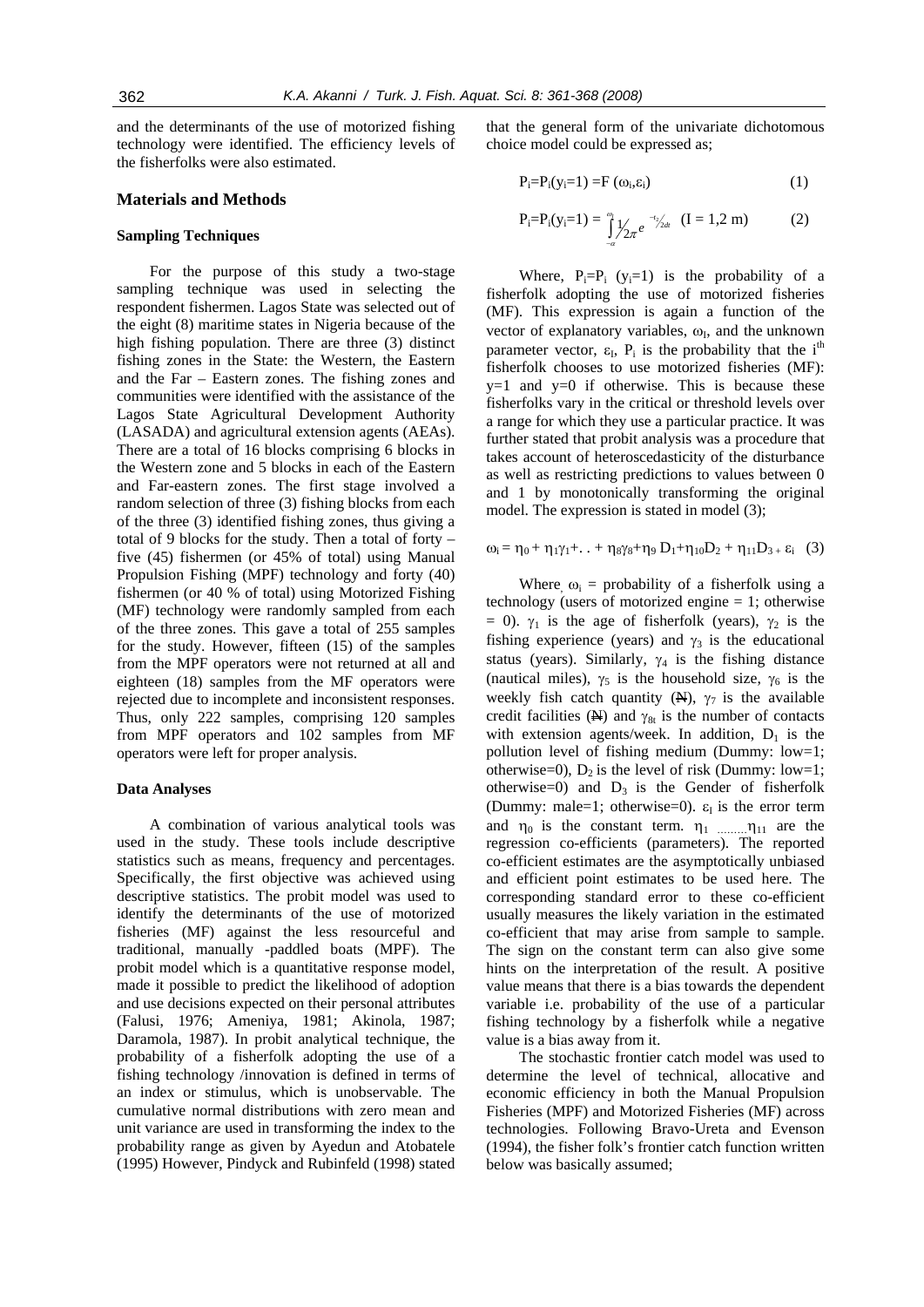$$
Q = g(x_a; \beta) \tag{4}
$$

Where Q is the quantity of fish catch,  $x_a$  is the vector of input quantities, and β is a vector of parameters. Equation (4) was solved simultaneously to derive the technical efficiency  $x_t$ , for a given level of catch (Q), using the following input ratios;  $x_1/x_i =$  $k_i$  (i > 1), where  $k_i$  is the ratio of observed inputs  $x_1$ and  $x_i$  at output Q. If the functional form of the catch frontier is self-dual, (e.g. Cobb-Douglas), then the corresponding cost frontier can be derived analytically and written in general form as:

$$
C = h (k, Q, \alpha) \tag{5}
$$

Where C is the minimum cost associated with the catch level of Q, h is the translog function, k is the vector of input prices,  $\alpha$  is the vector of parameters. By using Shephard's Lemma, equation

(5) above becomes

$$
\frac{\delta c}{\delta k} = x_i(k, Q) \tag{6}
$$

which is a system of minimum cost input demand equation. Substituting a fisherfolk's input prices and quantity of fish catch into the demand system in equation (6) yields the economically efficient input vector  $x_e$ . Given a fisherfolk's observed level of fish catch, the corresponding technically and economically efficient costs of fish catch are equal to  $x'_t$  and to  $x'_e$  k respectively, while the cost of the fisherfolk's actual operating input combination is  $X<sub>a</sub>$ .k. These three cost measures are the bases for computing the following technical (TE) and economic efficiency (EE) indexes:

$$
TE = (x'_{t}.k)/(X'_{a}.k)
$$
  
\n
$$
EE = (x'_{e}.k)/(X'_{a}.k)
$$
\n(7) and  
\n(8)

Finally, allocative efficiency (AE), derived from equations (7) and (8) above is given by

$$
AE = EE/TE = (x'_{e}.k)/(x'_{t}.k)
$$
 (9)

The fishing enterprise, technical efficiency  $(TE_j)$ of the j<sup>th</sup> fisherfolk was estimated by using the expectation of  $U_i$  conditions on the random variable ∈j as shown by Battesse and Coelli (1988) i.e.

$$
TE_i = \exp. (-U_i) \tag{10}
$$

So that  $0 \leq TE_i \leq 1$ . Similarly, allocative efficiency of the jth fisherfolk (AE) is given by:

$$
AE_j = \exp. (-V_j) \tag{11}
$$

So that  $0 \leq AE_i \leq 1$ 

To empirically measure efficiency, a stochastic catch frontier model is firstly estimated, and then

followed by the approach introduced by Jondrow *et al.,* (1982) to separate the deviations from the frontier into a random and an efficiency component. To show how this separation is accomplished, the stochastic catch frontier was used thus;

$$
Q = f(x_a; \beta) \in j \tag{12}
$$

Where 
$$
\epsilon_j = v_j - u_j
$$
 (13)

is the composed error term (Aigner *et al.,* 1977; Meeusen and Van den Broeck, 1977).

The two components  $v_i$  and  $u_i$  are assumed to be independent of each other, where  $v_i$  is the two-sided, normally distributed random error (v~N(0,  $\sigma^2$ ), and u<sub>j</sub> is the one-sided efficiency component with a halfnormal distribution (u∼/N(0,  $\sigma_u^2$ ).

The maximum likelihood estimation of equation (13) yields estimation for β and λ, where β was defined earlier,  $\lambda = \sigma u/\sigma v$  and  $\sigma^2 = \sigma u^2 + \sigma v^2$ . But assuming a half-normal distribution of uj, Jondrow *et al*. (1982) suggested the estimation of the conditional mean of  $u_i$  given  $\in_i$  as;

$$
E(u_j / \epsilon_j) = \sigma \left( \frac{f^*(\epsilon_j \lambda / \sigma)}{1 - f^*(\epsilon_j \lambda / \sigma)} - \frac{\epsilon_j \lambda}{\sigma} \right)
$$
 (14)

where, F\* and f\* are respectively the standard normal density and distribution functions, evaluated as  $\epsilon_j \lambda / \sigma$  and  $\sigma^{*2} = \sigma_u^2$  x  $\sigma_v^2 / \sigma^2$ . Equations (9) and (11) thus provide the estimates for u and v after replacing∈,  $\sigma^*$  and  $\lambda$  by their estimates. Subtracting v from both sides of (14) gives

$$
Q^* = f(x_a) - u = Q - v \tag{15}
$$

where  $O^*$  is the fisherfolk's observed catch level adjusted for the statistical disturbance captured by vj. Equation (15) is the basis for computing the vector  $x_t$ and for algebraically deriving the cost frontier. Lastly, the application of Shepherd's Lemma to the cost frontier yields the minimum cost factor demand equations which, in turn, are used to obtain the vector  $x_e$ . The use of the single – equation model depicted in equation (13) and (14) is justified by assuming that the fisherfolks maximize expected profit. This has been done in similar studies (Kopp and Smith, 1980; Caves and Barton, 1990; Bravo-Ureta and Evenson, 1994; Rahji, 2003).

For the purpose of this study, the specific estimated Cobb-Douglas model, written explicitly, is as follows:

(i) 
$$
\ln Q_{1ij} = \beta_0 + \beta_1 l_n X_1 + \beta_2 l_n X_2 + \beta_3 l_n X_3 + \beta_4 l_n X_4 + \beta_5 l_n X_5 + V_{ij} - Uij
$$
 (16)

where,  $Q_{1ij}$  is the quantity of fish catch per fisherfolk per week (kg),  $X_1$  is the labour used per fisherfolk/week (hrs),  $X_2$  is the quantity of fuel used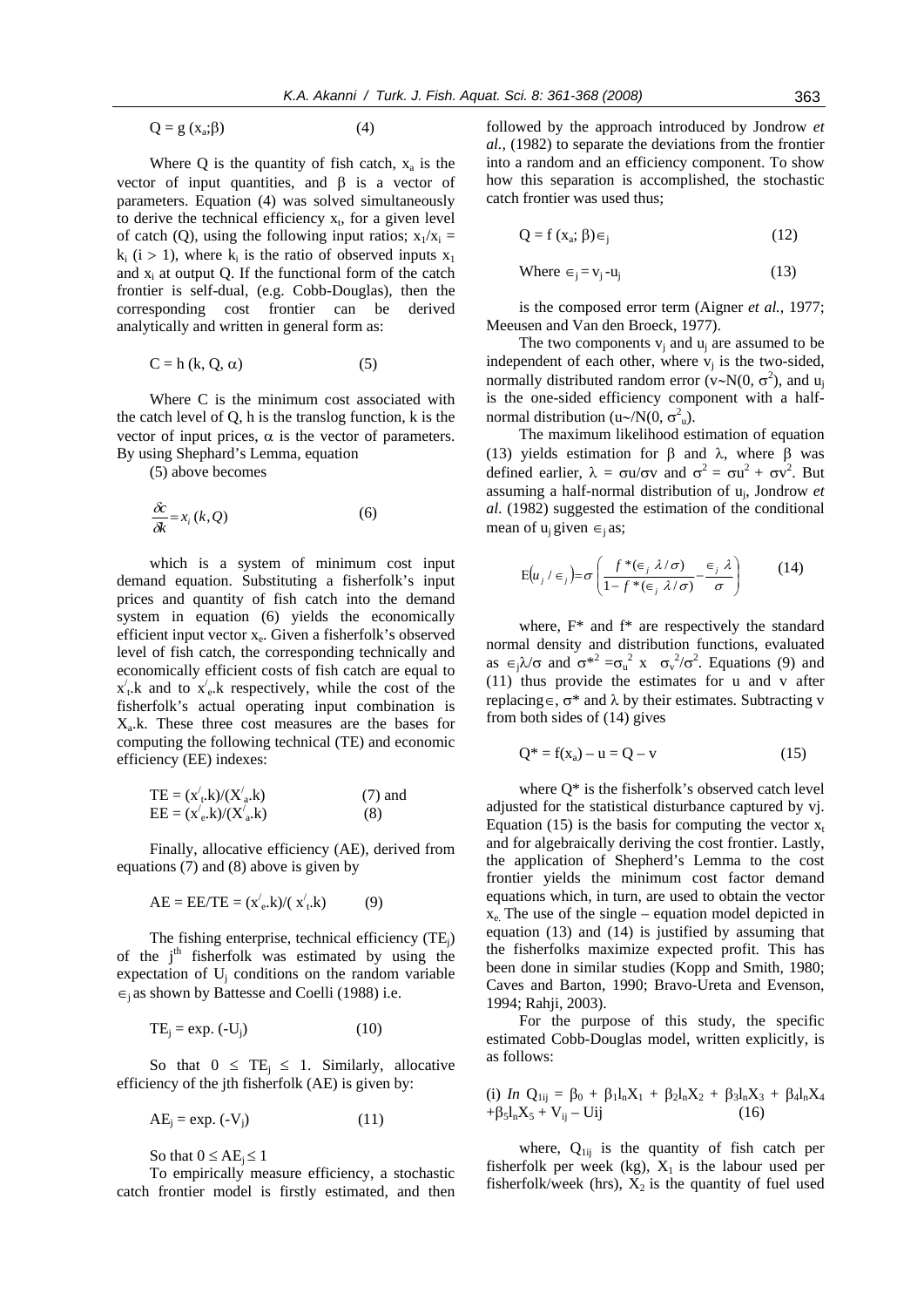per fisherfolk/week (litres) for fishing,  $X_3$  is the credit used per fisherfolk/week  $(\mathbb{H})$ ,  $X_4$  is the quantity of Baits used for fishing per week (kg) and  $X_5$  is the quantity of cold storage facilities used per fisherfolk per week (kg).  $β_i$  and  $V_{ij}$ , Uij are as earlier defined. *ln* is the natural logarithm. The functional form stated in equation (16) above did not reflect seeding/stocking" in the specification of the relevant variable inputs since the fisherfolks only harvest the aquatic media in which they operate. These media are open access resources with unlimited chances of use to members of the public. The *a priori* expectation is that all the independent variables  $(x_1 \ldots x_5)$  above should have a positive relationship with the quantity of fish catch per fisherfolk per week.

# **Results and Discussion**

The socio-economic characteristics that were discussed included the fishermen's age, catch level, fishing experience, credit sources and educational level. The average age of the fishermen practising manual propulsion fisheries (MPF) was 29.42 years while it was 25.5 years for the operators of outboard engine fisheries (MF). About 74.2 percent of those operating MPF and 73.5 percent of the MF operators was 60 years or younger (Table 1). Age may, however, have both positive and negative relationship with efficiency level of the fisherman. It is assumed that younger people with a lot of energy have the capacity to catch more fish than older men with feeble hands. As the fishermen grow older, their performance drops and so does the general fish catch levels (Olomola, 1991; Mabawonku *et al.*, 1984). Youths should therefore be encouraged by the government, through various empowerment schemes such as the National Directorate of Employment, (NDE) and Federal Ministry of Labour and Productivity, to take up jobs in artisanal fisheries subsector for a better output level in Lagos state.

For the MPF, the majority (87.5%) of the fisherfolks had a weekly catch level of 60kg or less with an average of 26.1 kg while only 47% of the MF operators had a weekly maximum catch level of 60kg with an average of 64.1kg (Table 2). These catch levels are rather low compared to catch capacity of the motorized engines with high horse power which are capable of covering long distances on water (Zeller and Pauly, 2005; Pauly and Palomares, 2005).

The average fishing experience of the operators of MPF was 18 years and 10 years for the MF operators (Table 3). This may be due to the fact that the use of MF was a relatively new fishing technology among the investigated fishing households compared to the traditional dug out boats/canoes. Normally, the more the fishing experience, the higher the fish catch level since experience aids fishermen's the performance and fortune (Olomola, 1991).

Personal savings were the most important sources of funds for the fisherfolk. About 57% and 52% of the MPF and MF operators respectively got their funds this way. Other sources, arranged in descending order of importance were co-operative loans, loans from friends and relatives, banks and other minor sources (Table 4). Available funds to artisanal fishermen in Lagos state were inadequate. The FBS (1992) and Clark *et al.* (2005), for instance, reported that the non-availability of a credit scheme taking into full consideration the peculiar circumstances of small-scale fisheries militate against capital –intensive expansion. Generally, lack of liquidity and the poverty of the practitioners have retarded the growth of artisanal fisheries. Forde (1994) also supported this position when he wrote that

| Variables | MPF $(n = 120)$ |       | $MF (n = 102)$ |       |
|-----------|-----------------|-------|----------------|-------|
|           | Freq.           | %     | Freq.          | %     |
| < 20      | 22              | 18.3  | 20             | 19.6  |
| $21 - 40$ | 33              | 27.6  | 30             | 29.4  |
| $41 - 60$ | 34              | 28.3  | 25             | 24.5  |
| >60       |                 | 25.8  |                | 26.5  |
| Mean      | 29.42           | 100.0 | 25.5           | 100.0 |

**Table 1.** Distribution of artisanal fisherfolks according to their ages

**Table 2.** Distribution of artisanal fisherfolks according to their fish catch level per week

| Interval   | MPF $(n = 120)$   |       | $MF (n = 102)$    |       |
|------------|-------------------|-------|-------------------|-------|
|            | Freq.             | $\%$  | Frea.             | $\%$  |
| < 20       | 30                | 25.0  |                   | 8.8   |
| $21 - 40$  | 43                | 35.8  | 13                | 12.7  |
| $41 - 60$  | 32                | 26.7  | 26                | 25.5  |
| $61 - 80$  | 12                | 10.0  | 22                | 21.6  |
| $81 - 100$ |                   | 2.5   | 15                | 14.7  |
| >100       |                   | 0.0   |                   | 16.7  |
| Mean       | $26.1 \text{ kg}$ | 100.0 | $64.1 \text{ kg}$ | 100.0 |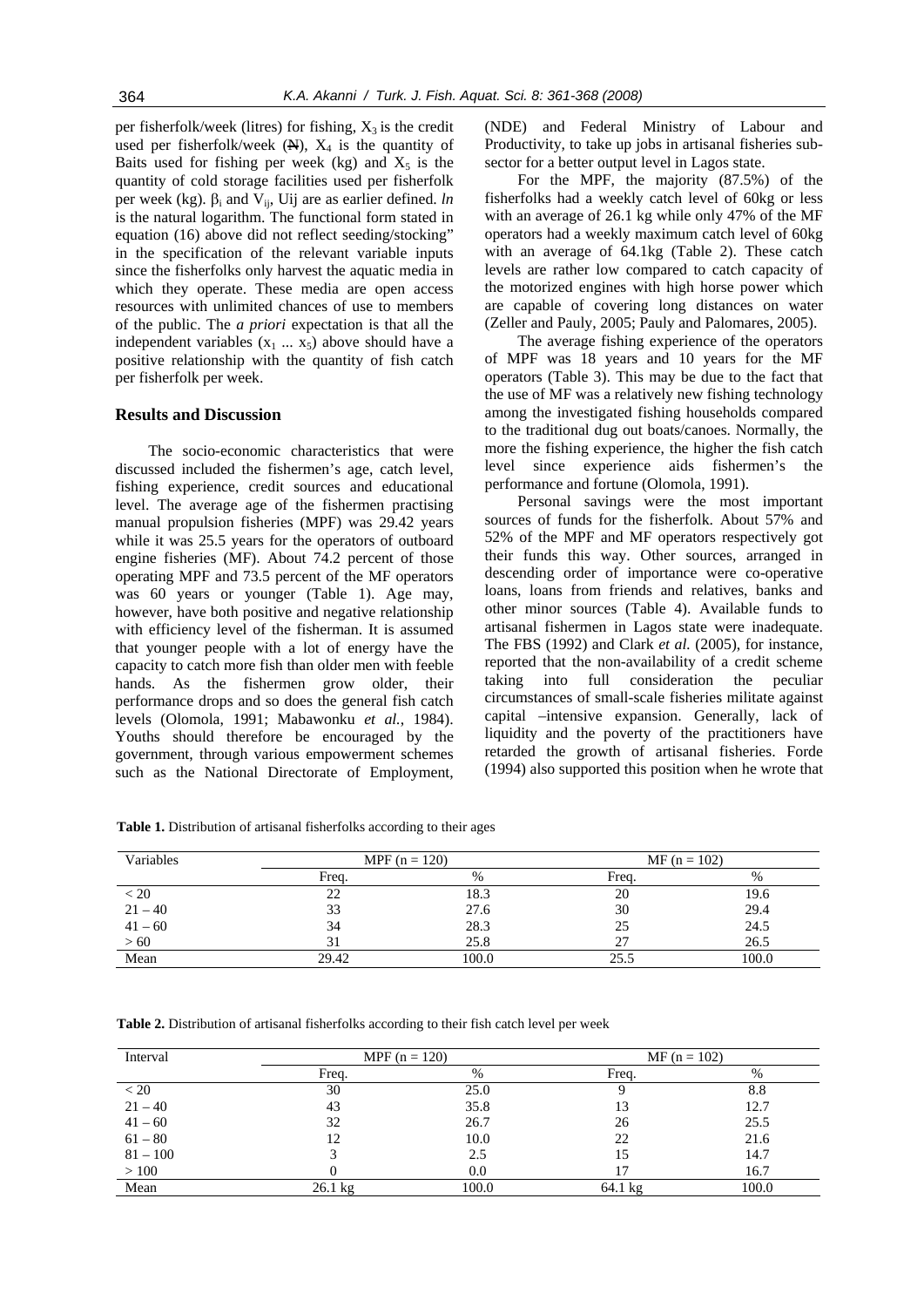| Interval  | MPF $(n = 120)$ |       | $MF (n = 102)$ |       |
|-----------|-----------------|-------|----------------|-------|
|           | Freq.           | %     | Frea.          | $\%$  |
| < 5       |                 | 7.5   | 23             | 22.5  |
| $6 - 10$  |                 | 9.2   | 38             | 37.3  |
| $11 - 15$ |                 | 15.5  | 32             | 31.4  |
| $16 - 20$ |                 | 22.5  |                | 3.9   |
| $21 - 25$ | 34              | 28.3  |                | 4.9   |
| $26 - 30$ | 18              | 15.2  |                |       |
| Mean      | 18.0            | 100.0 | 9.6            | 100.0 |

**Table 3.** Distribution of artisanal fisherfolks according to their fishing experience

**Table 4.** Distribution of artisanal fisherfolks according to their sources of credit facilities

| Variable                 | MPF $(n = 120)$ |      | $MF (n = 102)$ |      |
|--------------------------|-----------------|------|----------------|------|
|                          | Frea.           | $\%$ | Frea.          | %    |
| <i>i.</i> Personal funds | OJ              | 56.8 | 58             | 52.2 |
| ii. Co-operative loans   |                 | 46.0 |                | 51.4 |
| iii. Friends & Relatives |                 | 43.2 |                | 46.8 |
| iv. Banks                |                 |      |                | 18.9 |
| v. Others                |                 |      |                | 9.0  |

the shortage of credit facilities was one of the major constraints to artisanal fishermen.

The majority (49.2%) of the MPF operators and (34.3%) of the MF operators had less than secondary school education (Table 5). Forde (1994) again stated that the low level of fishing education and social status of the artisanal fishermen were some of the constraints to their fish catching levels and indeed their development. Enlightenment and training/ workshops on fisheries may further enhance the operations and fortune of the fishermen.

The probit model was used to identify the determinants of the use of motorized (modern) fishing technology among artisanal fisherfolks in Lagos state. In the probit analysis, 6 complete iterations were done for the convergence of the model. The restricted parameter estimates are presented in Table 6. The likelihood ratio test indicated that the model, as specified, explained significant non-zero variations in factors affecting the use of motorized fisheries (MF). Parameter estimates for the model were evaluated at the 1%, 5% and 10% levels of significance and six of the eleven variables, (and the dummies) included in the specification of the probit model were significant. These variables are respondents' education, fishing distance, fish catch level, available credit facilities, number of contact with extension agents and gender. However, there are some observable differences in tvalues of the significant parameter estimates for the model. Educated fisherfolks have greater likelihood of understanding the working mechanism of the motorized engines and therefore should be able to use it more than illiterate class of fisherfolks. Fishing distance is another important variable that could determine the use or (otherwise) of motorized fisheries technology among the artisanal fisherfolks of Lagos state. Fisherfolks generally want to reach out far into the water/sea to be able to make good catches.

This is important, because the nearby coastal waters are usually over-exploited and therefore depleted. Again, the target of increasing fish catch level by the fisherfolks could also make them abandon the manually paddled canoes and adopt the use of modern outboard engines that reach out far into the water to make good catches. The availability of credit facilities for the use of the artisanal fisherfolks could also increase the likelihood of their adopting the use of outboard engines as against the use of traditional, manual-propelled boats/canoes. The credit facilities will enable the fisherfolks to acquire the fishing machines that are capable of reaching far into distant waters and thus increase the fish catch levels of the artisanal fisherfolks.

The higher the number of contacts with the extension agents, the higher the tendency of the fisherfolks to be informed/educated on the importance of the outboard engines. Finally, the gender of the artisanal fisherfolks, often determines the likelihood of use of the outboard engines. Male fisherfolks are more likely to use the modern (motorized) fishing machines than the risk- adverse female counterparts (Adeokun, 2000). This is because female fishers feel more comfortable fishing in the coastal water, for security reasons, as against fishing in the far turbulent deep sea waters. The effect of the variables such as experience, household size, pollution of the aquatic media, and fishing technology risk level was not significant in the probability of fisherfolks's use of modern (motorized) engines. Household size, pollution of aquatic media and fishing technology risk level recorded a negative relationship with the probability of the use of outboard (modern) engines by the artisanal fisherfolks. All other variables, however, had positive relationship with the probability of the use of motorized engines. The negative sign on the household size could be ascribed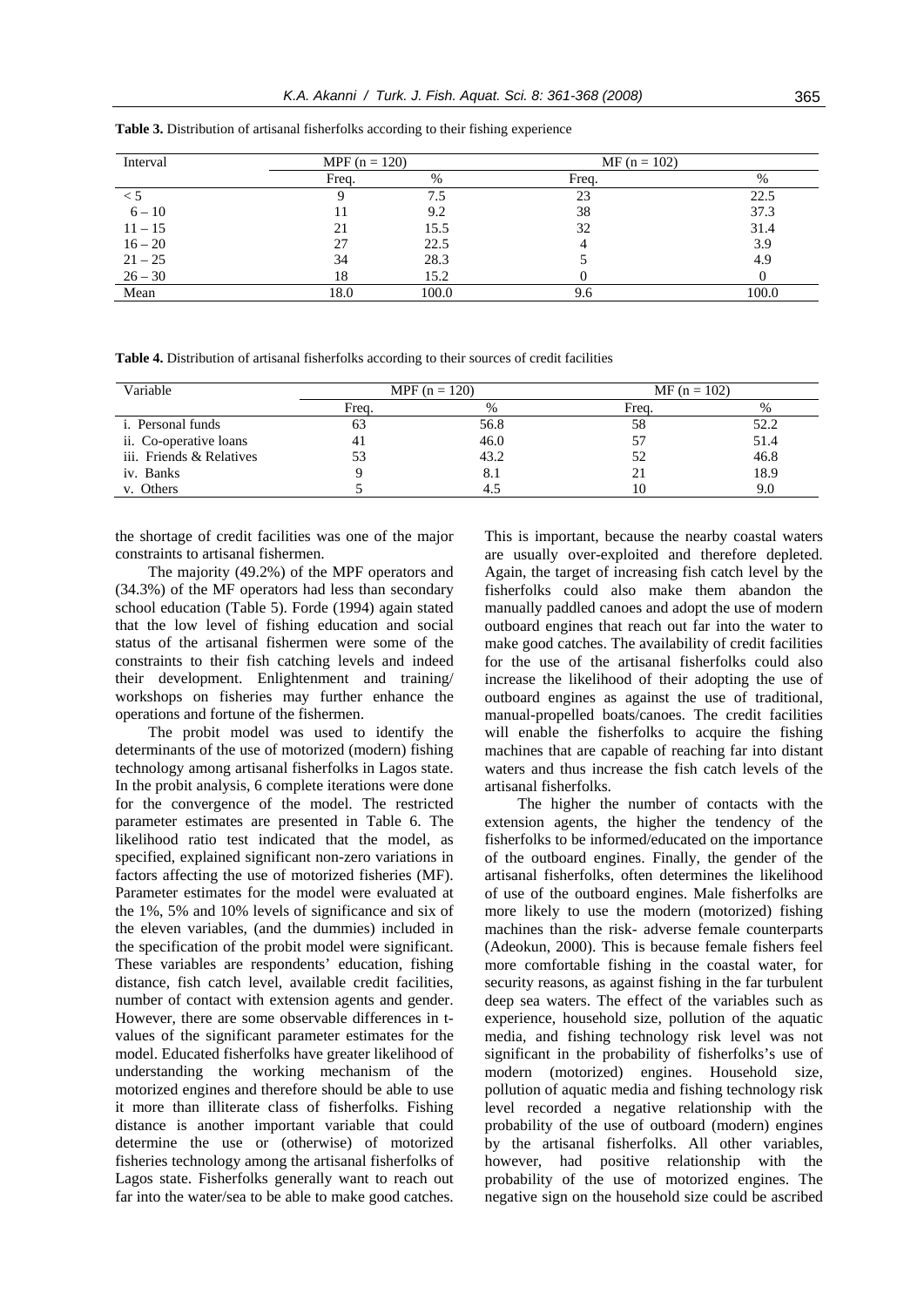| Variable                      | MPF $(n = 120)$ |       | $MF (n = 102)$ |       |
|-------------------------------|-----------------|-------|----------------|-------|
|                               | Freq.           | $\%$  | Frea.          | %     |
| <i>i.</i> No formal education | 18              | 15.0  |                | 7.8   |
| ii. Primary                   |                 | 34.2  |                | 26.5  |
| iii. Secondary                |                 | 36.1  | 39             | 38.2  |
| iv. Tertiary                  |                 | 6.7   | 28             | 27.5  |
| Total                         | 120             | 100.0 | 102            | 100.0 |

**Table 5.** Distribution of artisanal fisher folks according to their level of fishing education

**Table 6.** Restricted probit parameter estimates of the use of motorized (modern) fishing technology (n = 222)

| Variable                                | Parameter Estimate | Std. Error  | t-value  |
|-----------------------------------------|--------------------|-------------|----------|
| Education $(\gamma_3)$                  | 1.4468             | $0.8618*$   | (1.6788) |
| Fishing Distance $(\gamma_4)$           | 0.8365             | $0.4115**$  | (2.033)  |
| Catch level $(\gamma_6)$                | 0.7934             | $0.3001***$ | (2.6438) |
| Credit facilities $(\gamma_7)$          | 1.1134             | $0.6374*$   | (1.7468) |
| Extension $(\gamma_8)$                  | 2.4628             | 1.4919*     | (1.6508) |
| Gender (Dummy: male = 1; otherwise = 0) | 0.1712             | $0.1031*$   | (1.6605) |
| Intercept                               | $-3.7161$          | 2.6054      |          |
| Log of likelihood function              | $-68.521$          |             |          |
| Likelihood ratio test                   | 67.120             |             |          |
| ***Significant at 1% level.             |                    |             |          |

\*\*Significant at 5% level.

\*Significant at 10% level.

to the low level of assistance received by the fisherfolks from the other household members, as well as the high domestic consumption pressure. This also, probably explained the negative relationship observed between the pollution of aquatic media and the risk level of the fishing technology and the probability of the use of motorized (outboard) engines by the artisanal.

The mean economic (EE), technical (TE) and allocative efficiency (AE) indexes for the artisanal fisherfolks (MPF) are 0.5425, 0.6450 and 0.6317, respectively (Table 7) and 0.6000, 0.7971 and 0.7049, respectively for the MF. The mean TE value of 0.7971 is somewhat higher than 0.6450, which was obtained for MPF. In a similar manner, Squires *et al*. (2002) found out in a study on technical efficiency in the Malaysian gillnet artisanal fishery that most fisherfolks exhibited a high degree of technical efficiency. Again, under MPF, the allocative efficiency recorded the highest maximum value of 0.8971 as against 0.8871 and 0.8624 recorded respectively for the technical (TE) and economic efficiency (EE). Technical efficiency (TE) also had the highest range of 0.5450 as against 0.5354 and 0.5284 recorded respectively for TE and EE. The long history of artisanal fisheries in Lagos State should be an asset to the fisherfolks towards increasing their technical efficiency. On the other hand, the technical efficiency (TE) of the fisherfolks under MF recorded the highest maximum value of 0.9514 as against 0.9462 and 0.8773 recorded, respectively for AE and EE. Again, the highest efficiency range of 0.4947 was recorded for EE as observed under MF (Table 7). The standard deviation is, however, higher for EE under both fishing technologies (MPF and MF) than their respective TE and AE values. This infers that the

fisherfolks had better ability of maximizing profit (EE) than they were able to increase their fish catch level from the same quantities of measurable inputs (TE).

#### **Conclusion**

In this study the researcher investigated the factors that affect the fish catch rate and efficiency levels of the artisanal fishermen in Lagos State, Nigeria. Findings revealed that the average weekly fish catch levels for the MPF and MF operators are 26.1 kg and 60.0 kg, respectively. These quantities are rather too low compared to what obtains for the big fishing vessels with high horse power, which are capable of covering long distance on water. Such vessels often catch up to two tonnes of fish per week (Cheung *et al*., 2007; Zeller *et al*., 2007; Tesfamichael and Pitcher, 2007). There is therefore the need to further empower the local small-scale fishermen to acquire bigger fishing vessels to enable them increase the catch levels and the market supply of fish. Credit facilities could be made available to these fishermen at moderate and affordable interest rates. More microfinance banks should be established in the rural fishing communities where the facilities will be easily accessed by the prospective lender-fishermen. Similarly, as the fishermen gather more experience over time, their efficiency and therefore fish catch levels increase (Cheung *et al*., 2007; Pauly 2006; Mabawonku *et al.*, 1980; 1984). It is thus believed that an improved fish catch will lead to an improved market supply of the commodity and a cut in unit price. With this the catch levels and market supply of fish and the level of consumption of fish in the diets of Nigerians will improve.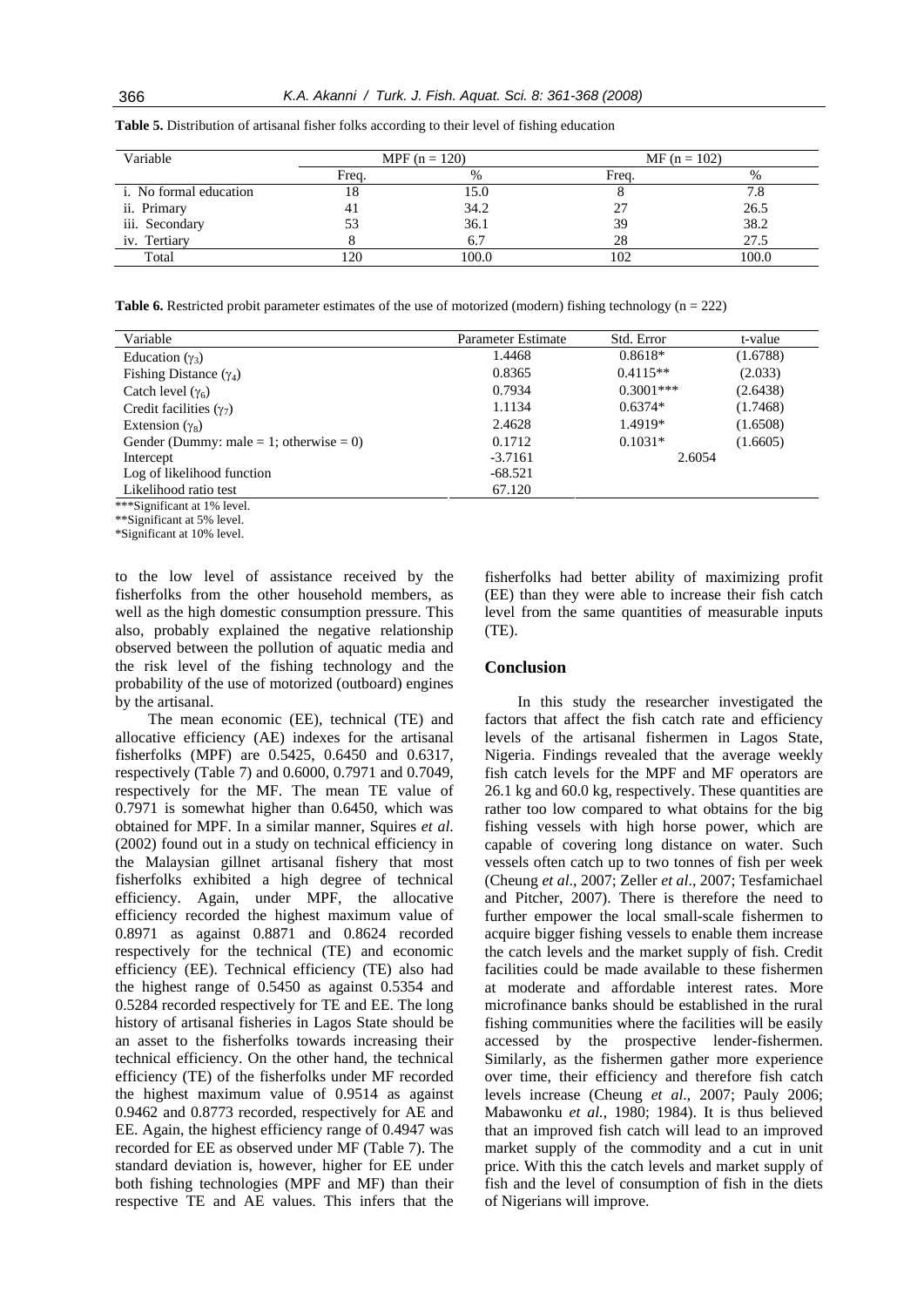| Efficiency           | MPF $(N = 120)$ |            |           | $MF (N = 102)$ |           |          |
|----------------------|-----------------|------------|-----------|----------------|-----------|----------|
| level                | TE              | AE         | EE        | TE             | AE        | EE       |
| $0.31 - 0.40$        | 5(4.2)          | 3(2.5)     | 35(29.2)  | 0(0)           | 0(0)      | 2(2.0)   |
| $0.41 - 0.50$        | 16(13.3)        | 15. (12.5) | 20(16.7)  | 0(0)           | 0(0)      | 21(20.6) |
| $0.51 - 0.60$        | 31(25.8)        | 37(30.5)   | 26(21.7)  | 3(2.9)         | 18 (17.6) | 35(34.3) |
| $0.61 - 0.70$        | 19(15.8)        | 29(24.3)   | 9(7.5)    | 8(7.8)         | 36(35.3)  | 22(21.6) |
| $0.71 - 0.80$        | 26(21.7)        | 18 (15.0)  | 18 (15.0) | 32(31.4)       | 24(23.5)  | 12(11.8) |
| $0.81 - 0.90$        | 23(19.2)        | 18(15.0)   | 12(10.0)  | 56 (54.9)      | 22(21.6)  | 10(9.8)  |
| > 0.90               | 0(0)            | 0(0)       | 0(0)      | 3(2.9)         | 2(2.0)    | 0(0)     |
| Mean                 | 0.6450          | 0.6317     | 0.5425    | 0.7971         | 0.7049    | 0.600    |
| Minimum              | 0.3421          | 0.3617     | 0.3340    | 0.5361         | 0.5165    | 0.3826   |
| Maximum              | 0.8871          | 0.8971     | 0.8624    | 0.9514         | 0.9462    | 0.8773   |
| Range                | 0.5450          | 0.5354     | 0.5284    | 0.4153         | 0.4297    | 0.4947   |
| <b>Std Deviation</b> | 0.1181          | 0.1368     | 0.1461    | 0.0577         | 0.1215    | 0.1293   |

Table 7. Distribution of artisanal fisheries according to levels of efficiency

Figures in parentheses are percentage distributions.

### **References**

- Adeokun, O.A. 2000. Women's Involvement in fish Industry in Lagos State, Nigeria. Unpublished PhD Thesis, Ibadan: University of Ibadan, Department of Agricultural Extension.
- Akinola, A.A. 1987. An application of the probit analysis to the adoption of the tractor hiring service scheme in Nigeria, Oxford Agrarian Studies, 16: 70-82.
- AER, 2003. Concerted Action: Co-ordination of Research in Fishery Economics and Promotion of Common Methods for Economic Assessment in EU Fisheries. Economic performance of selected European fishing fleets. Annual Report. 289 pp.
- Ameniya, T. 1981. Qualitative Response Model. A Survey Journal of Economic Literature, 19: 1483-1536.
- Aigner, D.J., Lovell, C.A.K. and Schmidt, P.J. 1977. Formulation and estimation of stochastic frontier production function models. Journal of Econometrics, 6: 21-37.
- Aiyedun, E.A. and Atobatele, J.T. 1995. "Multi-variate Probit Analysis of Selected Factors Influencing Technology Adoption Among Farmers in Kogi and Kwara States of Nigeria, Agricultural Systems in Africa, 5(1): 51-53.
- Bravo-Ureta, B.E and Evenson, R.E. 1994. Efficiency in agricultural production: the case of peasant farmers in eastern Paraguay. American Journal of Agricultural Economics. 27-37.
- Battesse, G.E. and Coelli, T.J. 1988. Prediction of the firm level technical efficiencies with a generalized frontier production function and panel dada. Econometrics. 38: 387-399.
- Caves, R.E. and Barton, D.R. 1990. Technical Efficiency in U. S. Manufacturing Industries. MIT Press, Cambridge, M. A.
- Cheung, W.W.L., Watson, R., Morato, T., Pitcher, T. and Pauly, D. 2007. Intrinsic vulnerability factors in the global fish catch. Marine Ecology Progress Series, 333: 2-5.
- Clark, C.W., Munro, G. and Sumaila, U.R. 2005. Subsidies, buybacks, and sustainable fisheries. Journal of Environmental Economics and Management, 50: 47- 53.
- Daramola, A.G. 1987. The Study of Socio-Economic Factors Influencing Fertilizer Adoption Decision in Nigeria - A Survey of Oyo State Farmers Fertilizer Research 20: 143 - 151
- Davidse, W.P., Cormack, E., Oakeshott, E., Frost, H.,

Jensen, C., Rey, H.S., Foucault, F. and Taal, C. 1993. Cost and earnings of fishing fleets in four EC countries. Agricultural Economics Research Institute, Department of Fishery, The Hague, 202 pp.

- Falusi, A.O. 1976. Application of Multivariate Probit to Fertilizer use Decision" Sample Survey of Farmers in Three States in Nigeria, Journal of Rural Economics and Development, 1: 49 - 66.
- FBS, 1992. Fishery Baseline Survey. Lagos State Agricultural Development Project, LSADP 34 – 79.
- Forde, A.C. 1994. Update on Sierra Leone fisheries. IDAF Technical Report No: 69. FAO, Rome, 9 pp.
- Jondrow, J.C., Lovell, A.K., Materov, I.S. and Schmidt, P. 1982. On the estimation of the technical inefficiency in the stochastic frontier production function model. Journal of Econometrics, 19: 233 – 38.
- Mabawonku, A.F; Bolaji, J.O. and Igun, T. 1980. *Economic*  Survey of Artisanal Fisheries in Nigeria – Phase 1. An Interim Report on Bendel, Cross – River, Lagos, Ogun, Ondo and Rivers States. Federal Department of fisheries, Lagos: 3-11.
- Mabawonku, A.F., Olayemi, J.K., Ogunfowora, O. and Akinyemi, O. 1984. Evaluation of the Artisanal and Inshore Fisheries Development Project. A study commissioned by the Federal department of fisheries, Lagos: 34 – 41.
- Meeusen, W. and Van den Broeck, J. 1977. Efficiency estimation from Cobb-Douglas production functions with composed error. International Economic Review, 18: 435 – 444.
- Kopp, R.J. and Smith, V.K. 1980. Frontier Production Function Estimates for steam electric generation: a comparative analysis. Southern Economic Journal, 47: 1049-1059.
- Olomola, A.S. 1991. Capture Fisheries and Aquaculture in Nigeria: A Comparative Economic Analysis. In: C. Doss and C. Olson (Eds). African Rural Social Sciences Research Networks: Issues in African Rural Development. Winrock International Institute for Agricultural Development. Arkansas: 343-361.
- Pauly, D. 2006. Major trends in small-scale fisheries, with emphasis on developing countries and some implications for the social sciences. Maritime Studies (MAST), 4: 7-18
- Pauly, D. and Palomares, M.L. 2005. Fishing down marine food webs: it is far more pervasive than we thought. Bulletin of Marine Science 76: 197-200.
- Pindyck, R.S. and Rubinfeld, D.L. 1998. Econometric Models and Economic Forecasts. McGraw-Hill